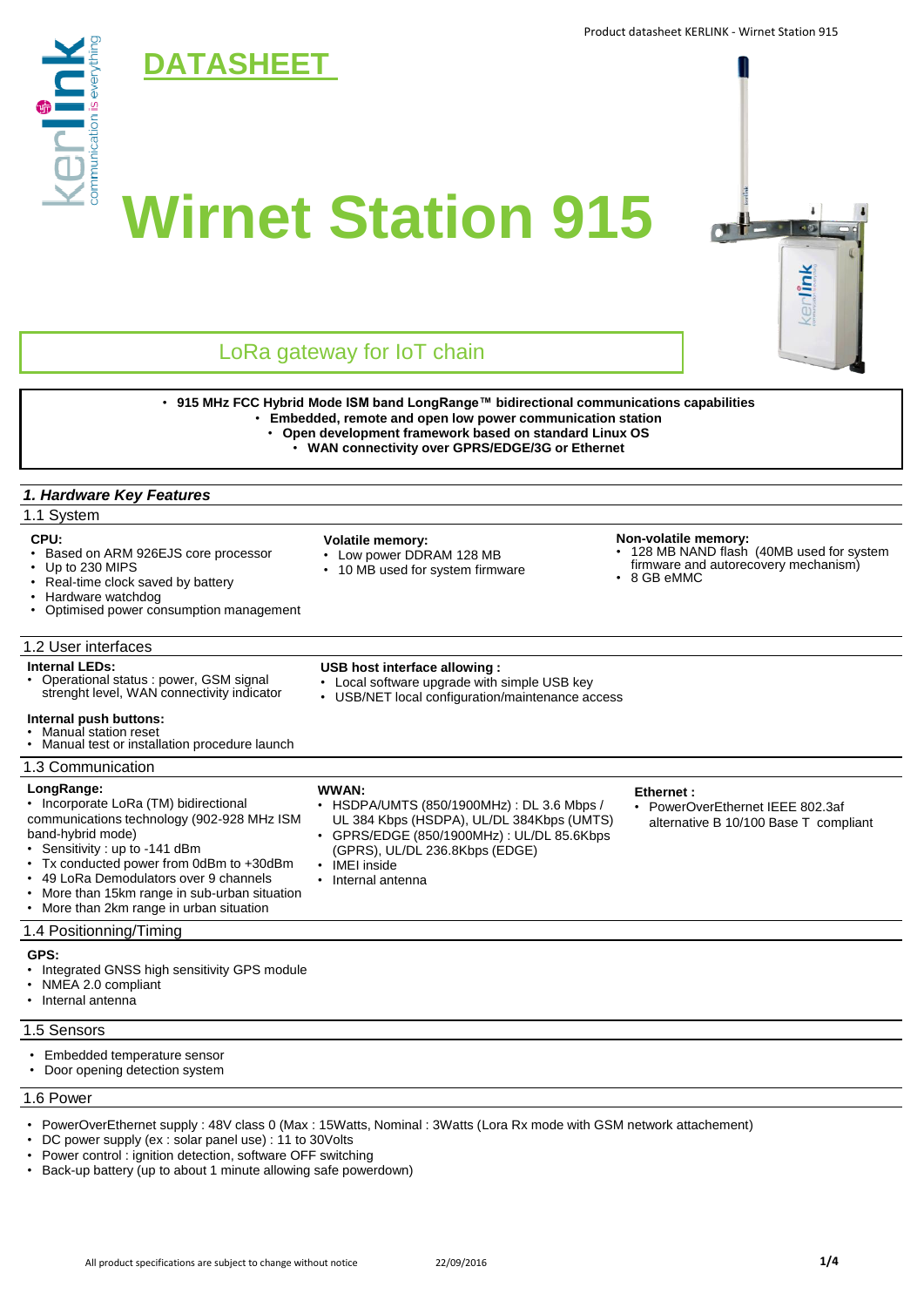## 1.7 Mechanical

• Polycarbonate enclosure - Dimensions : 315 x 170 x 215 (including mounting kit) - Weight: about 2 kg (including mounting kit)

#### **Connectors**



#### 1.8 Mounting

- The provided mouting kit allows three different mounting options:
- Wall mounting by screwing
- Pole mounting by U-bolt (max diameter : 60mm)
- Metallic strapping mounting (tube, pipe, flue...)

### 1.9 Environmental

- Full operating range: -20°C to +60°C
- Humidity: 95%, non condensing (protective vent)
- MTBF: 20 years (according to MIL-HDBK-217F) *non contractual*
- The provided mouting kit can be splitted to install apart the antenna.
	- Ingress protection: IP67
	- Impact resistance: IK08
	- UV resistance: UL508

## 1.10 Certifications

- CFR 47 FCC Part 15
	- FCC 47 CFR Part 15 : 2014 Part 15- Radio frequency devices
	- FCC PART 15.247 Operation within the bands 902–928 MHz, 2400–2483.5 MHz, and 5725–5850 MHz. (frequency hopping and digitally modulated)
		- FCC Part 15.207 conducted emissions on AC mains in the band 150kHz 30MHz
		- FCC Part 15.247 intentional radiated emissions
		- FCC Part 15.215 Additional provisions to the general radiated emissions limitations

• RSS 247

RSS-Gen – Issue 4, November 2014- General requirements and Information for the Certification of radio Apparatus RSS-247 Issue 1, May 2015 - Digital Transmission Systems (DTSS), Frequency Hopping Systems (FHSS) and Licence-Exempt Local Area Network (LE-LAN) Devices

• IEC 60950 -1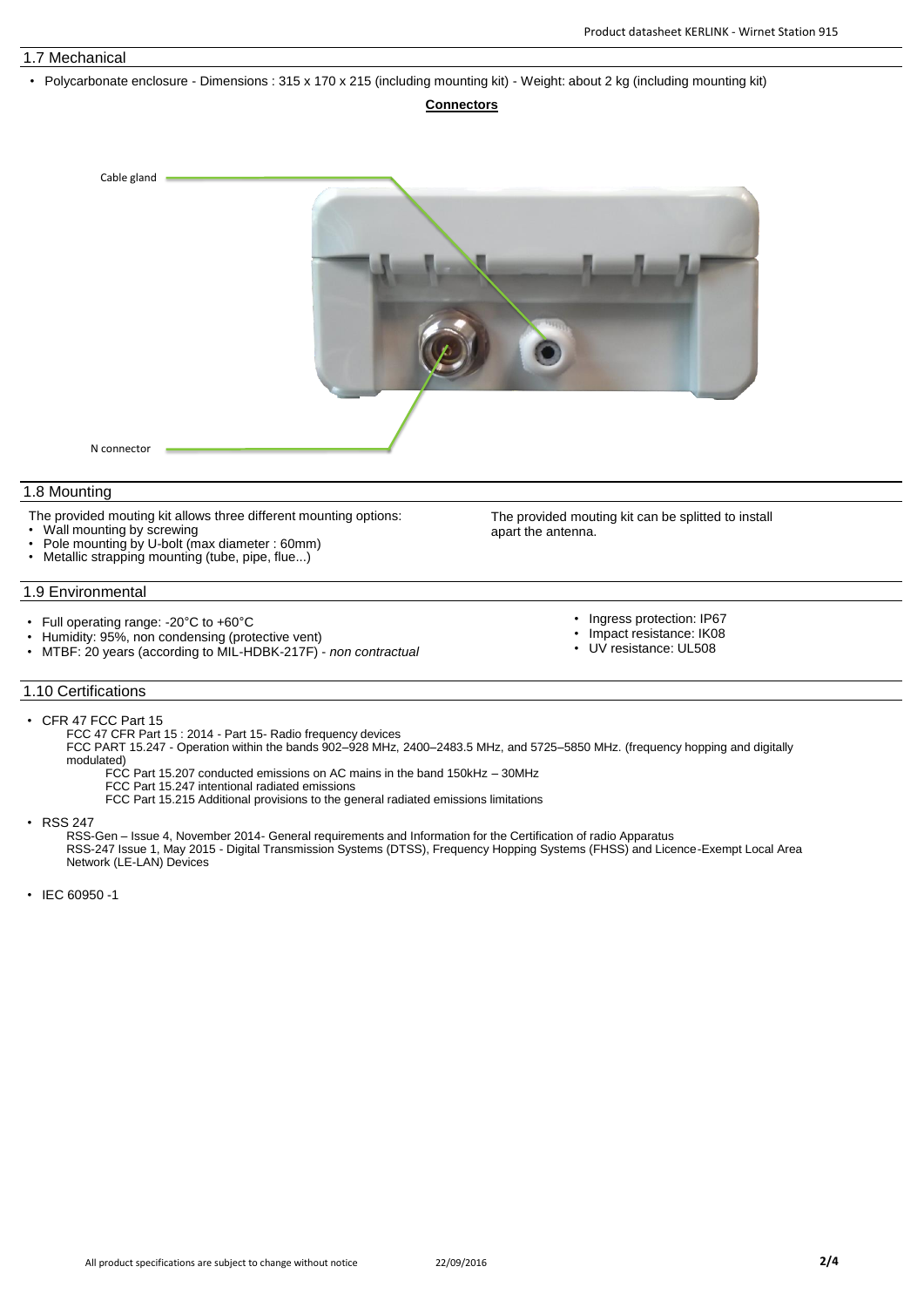

## *2. Software key features*

## 2.1 Operating system

- Standard Long Term Support Linux version 3.10
- File system YAFFS2 (NAND) and EXT4 (eMMC)
- Support of all GNU/Linux tools (cross-compiled for ARM)
- POSIX1 file system
- TCP/IP BSD4.4 socket on network bearer

## 2.2 Software packages included (non-exhaustive)

| PYTHON |
|--------|
| SQLITE |

## **Networking:**

- *Optional* • JAVA ORACLE OJEC VM (J2M2 compliant
- DHCP client and server FTP server
- SSH server
- **NFS** client

based on CDC 1.1.2 profile)

- Firewalling (iptables) and IP routing (layer 3) • HTTP server
- TFTP server
- L2TP tunneling

## 2.3 Kerlink M2M services interfaces

- Simple and reduced interface using XML format over TCP/IP socket providing value added services based on action programming
- Mobile SMS management<br>• System alarm (memory an
- System alarm (memory and CPU usage, hardware failure)
- Internal statistic delivery
- Automatic or manual bearer selection<br>• Power control management
- Power control management

**Optional**<br>• Wanesy ready to remote supervision and maintenance.